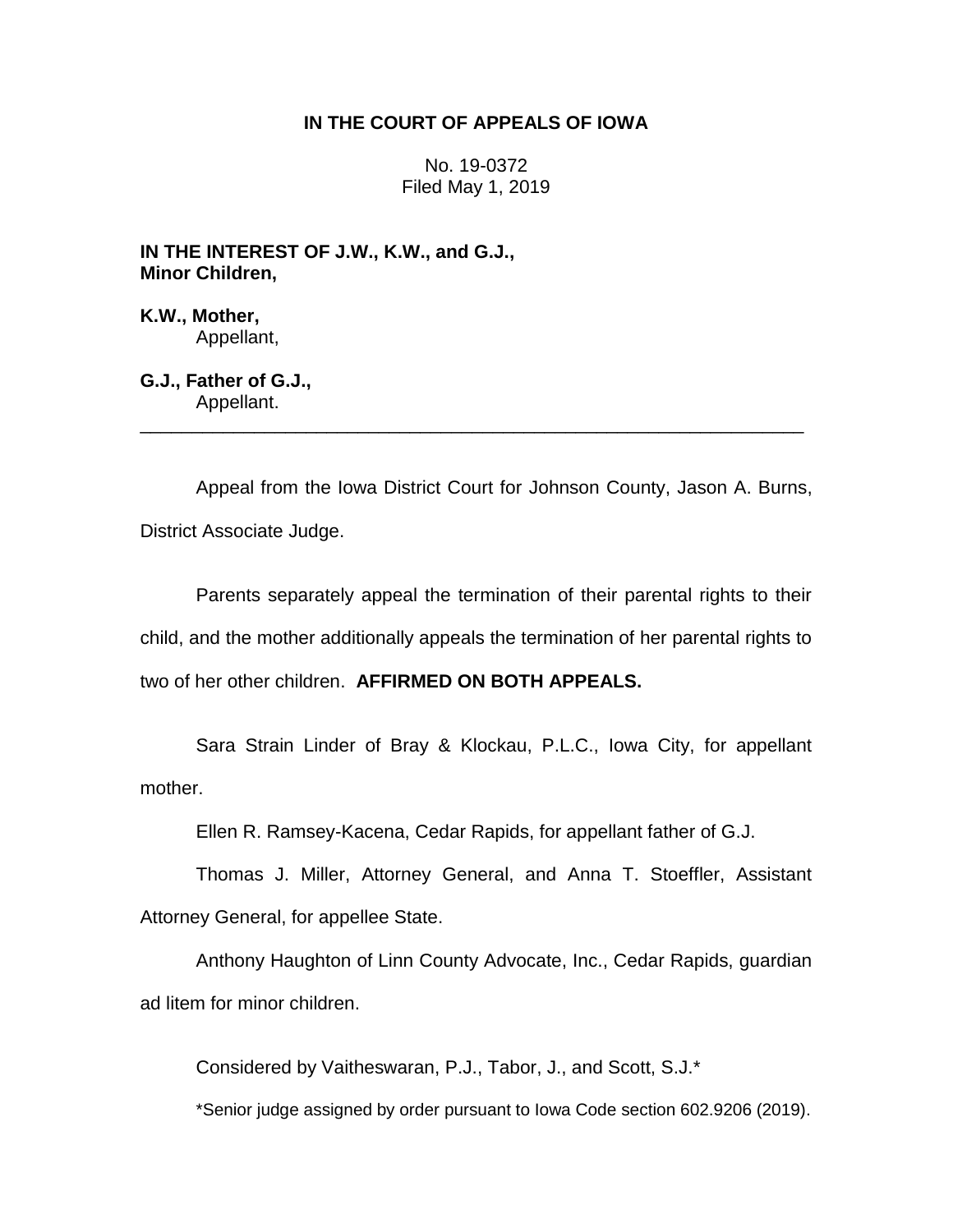### **SCOTT, Senior Judge.**

Parents separately appeal the termination of their parental rights to their child, G.J., born in 2015, and the mother additionally appeals the termination of her parental rights to two of her other children, J.W. and K.W., born in 2009 and 2011.<sup>1</sup> The father argues the Iowa Department of Human Services (DHS) failed to make reasonable efforts to facilitate reunification and termination is not in G.J.'s best interests because a guardianship could have been established in the paternal grandmother. The mother challenges the sufficiency of the evidence underlying the grounds for termination cited by the juvenile court, argues termination is not in the children's best interests due to the parent-child bond, and maintains she should have been granted additional time to work toward reunification.

### **I. Background Facts and Proceedings**

 $\overline{a}$ 

The parents lived in Illinois when the youngest child was born in 2015. A few months later, the mother and children moved to Iowa. The father stayed in Illinois, living with his mother; he has never lived on his own and has always relied on his mother for stable housing. Thereafter, contact between the father and G.J. was infrequent. The mother has a history of involvement with child-welfare services in Illinois and suffers from depression. Both parents have histories of criminal activity.

The children came to the attention of DHS in August 2017 upon information that the mother left the youngest child without proper supervision for at least ninety minutes. A subsequent child-abuse assessment was founded for denial of critical

<sup>1</sup> The parental rights of the latter two children's respective fathers were also terminated. They do not appeal.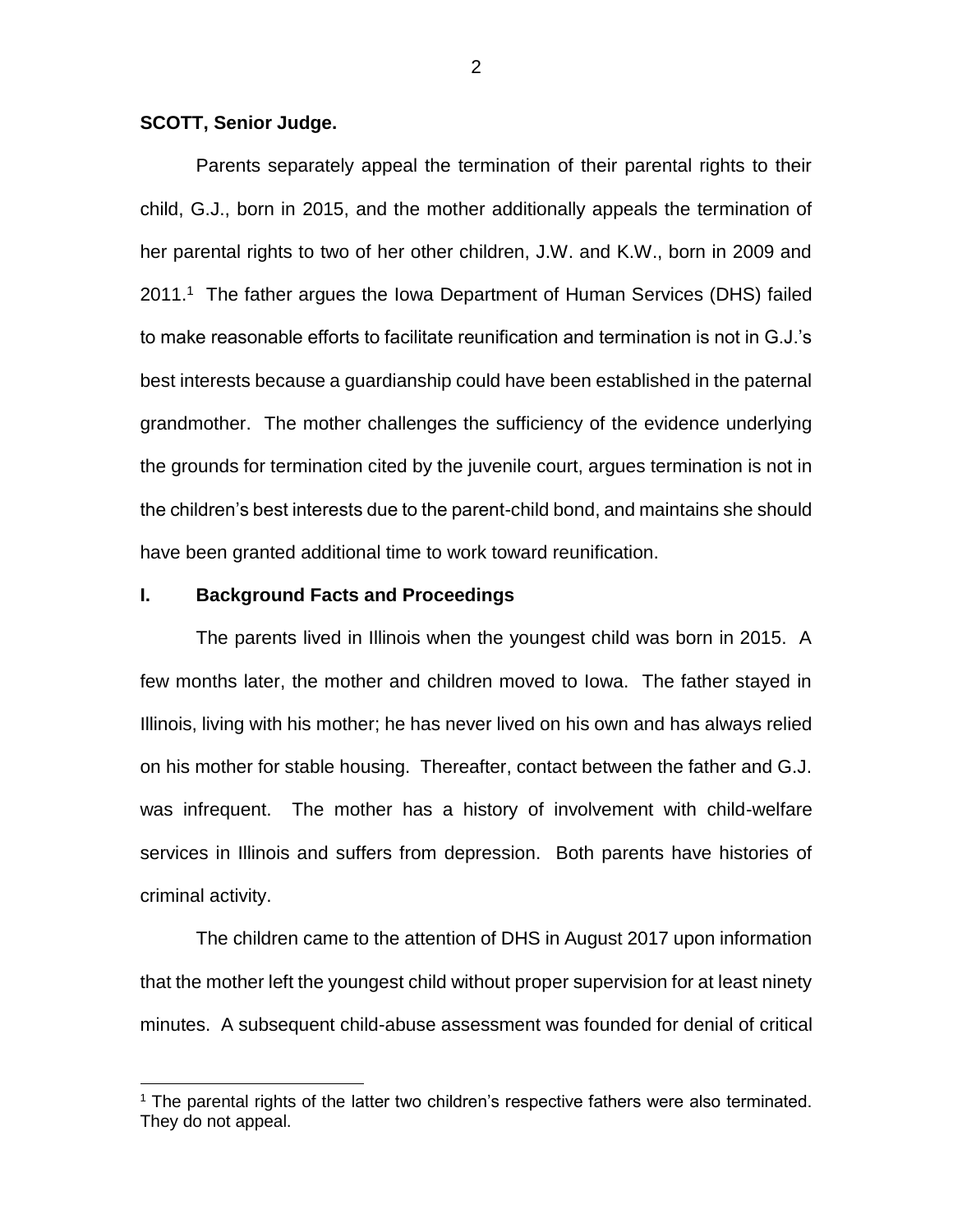care. The next day, DHS learned the mother intended to turn herself in on criminal charges and leave the children with their maternal grandmother. DHS advised the maternal grandmother was an inappropriate caregiver and the children should not be left with her. The mother agreed she would not leave the children with the maternal grandmother. Three days later, however, DHS learned the mother left the children with the maternal grandmother. The children were removed from the mother's care and placed in DHS custody on August 28. The mother left the children with the maternal grandmother or allowed them to be around her on a number of occasions throughout the life of the case despite being told the maternal grandmother was an inappropriate person to be around the children.

Both parents appeared at the September 1 removal hearing, during which all parties stipulated to continued removal.<sup>2</sup> The court's removal order noted the "father supports a return of the children to their mother if possible; but if that is not possible, he requests the children be placed with him [and] specifically requests an expedited" home study pursuant to the Interstate Compact on the Placement of Children (ICPC). The court authorized DHS to conduct an ICPC study as to the father's home but did not expressly order that one be conducted. The DHS worker testified that the mother was doing well in progressing with case-plan goals at this time. Ultimately, a trial home placement of the children with the mother commenced on September 7.

 $\overline{a}$ 

 $2$  The only transcript contained in the record on appeal is for the termination hearing. We are required to discern the details of the remaining hearings from the juvenile court orders following those hearings.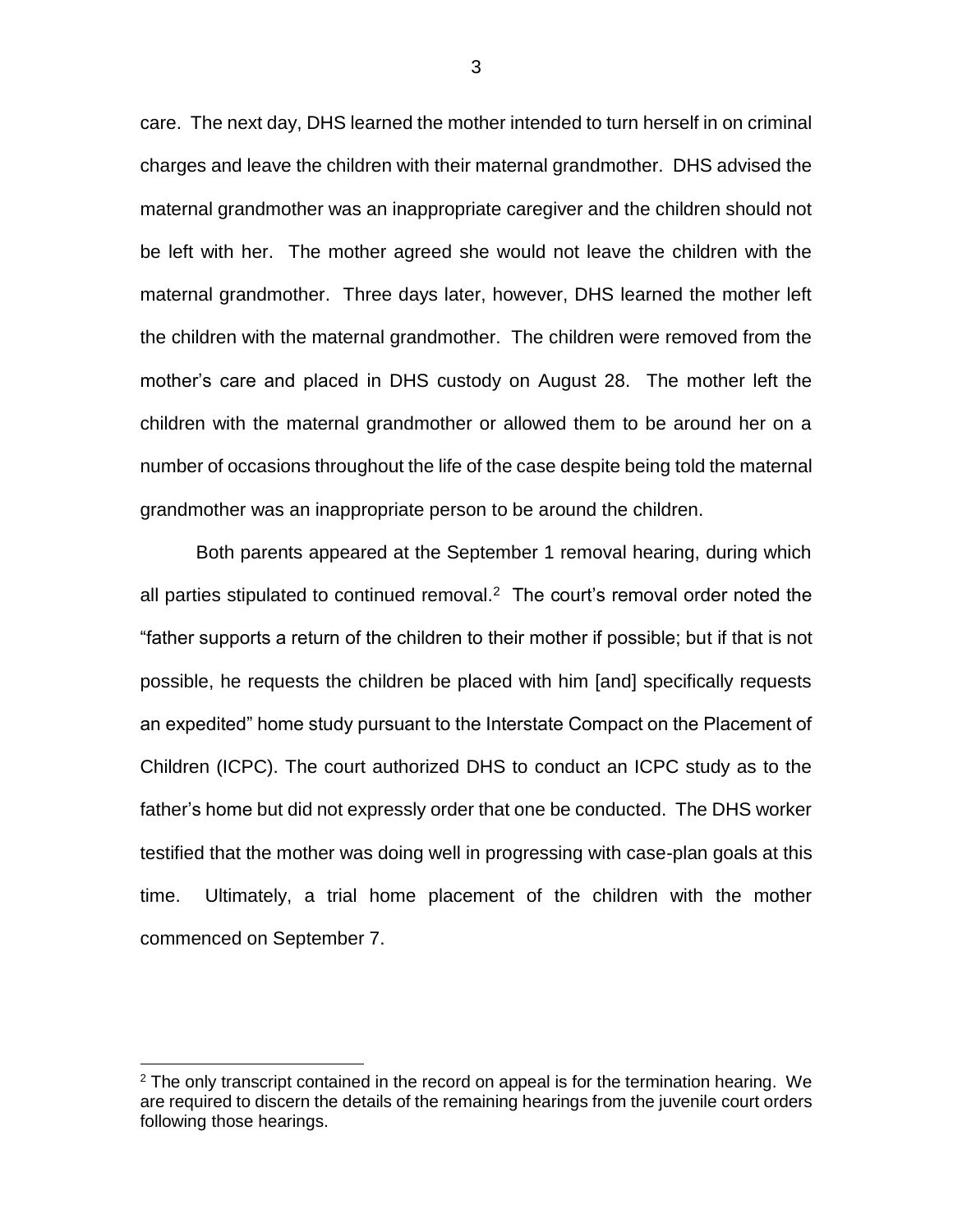An uncontested adjudication hearing was held on September 27. The order of adjudication mandated that "upon request of [the father], . . . [DHS] establish a visit plan between [the father] and his child. The [DHS] is given discretion to determine the frequency, duration, and level of supervision as deemed appropriate." The court also ordered that a social-history report be completed. Both parents were provided social-history questionnaires, but only the mother completed and returned it to DHS. The social-history report ultimately concluded placement with the mother was the best current alternative, while placement with any of the children's respective father's was not an option because none of them have had any involvement in the children's lives. A family team meeting was held the day after the adjudication hearing. A case plan subsequently filed by DHS noted the father was called several times to be invited to the meeting but he did not respond. The plan also noted a visit was set up for the father at his request, but he did not show up for it.

During the trial home placement, there were continuing concerns regarding the children's attendance at school. There were also ongoing concerns for the mother's mental health and who she was allowing to supervise the children. DHS requested the mother to undergo a mental-health evaluation early on in the case, but the mother did not do so until shortly before the termination hearing. Substance abuse also became a concern. Specifically, in December 2017, the mother was kicked out of her shelter for testing positive for marijuana. Thereafter, DHS requested the mother to submit to drug testing. The mother declined to do so until August 2018, at which time she tested positive for marijuana. Thereafter, DHS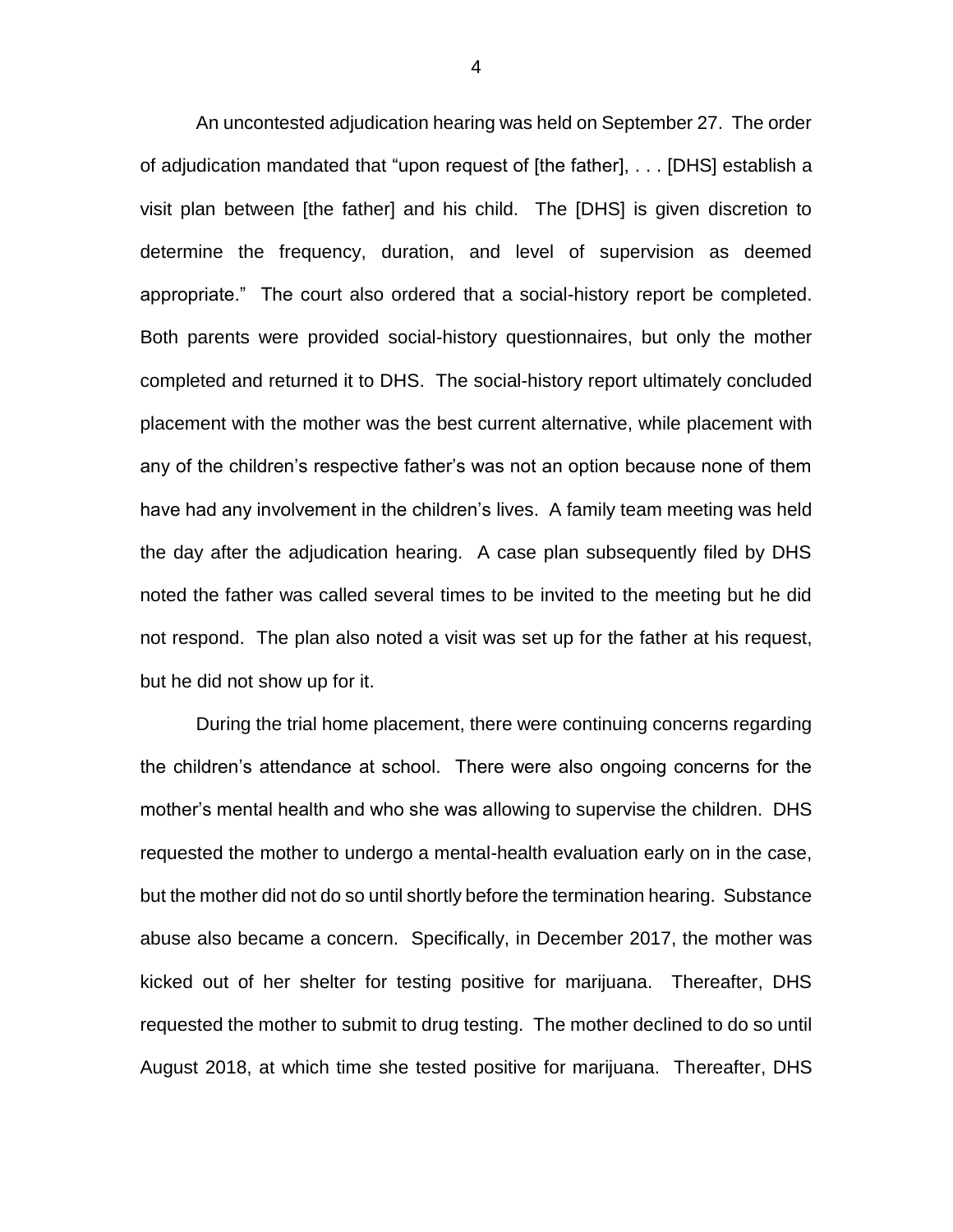requested the mother to submit to random drug testing, but the mother did not report to any of the random tests.

At the dispositional hearing in December 2017, the State and DHS requested that the trial home placement with the mother end and the children be placed in family foster care. The court declined to terminate the trial home placement but provided DHS could terminate the placement upon violations of the safety or permanency plans or for the children's safety. The court noted in its order that "reasonable efforts were made" and "[t]here are no requests for additional services." On January 5, 2018, DHS ended the trial home placement and placed the children in foster care after learning the mother did not follow through on facilitating the youngest child's attendance at protective daycare and the mother and children became homeless.

A permanency-review hearing was held in February, which neither parent attended. The court continued the permanency goal as reunification with the mother and granted an additional six months to work toward reunification as to the youngest child. Counsel for the mother did not request any additional services, but the father's counsel requested that DHS "follow up on the ICPC home study regarding his home." The court ordered DHS to, within ten days, "follow up on ICPC home study request by . . . father to ascertain that Iowa has done its part and to expedite the home study progress." In May, DHS filed an updated case plan in which it noted the father had not engaged in services and stated:

This worker has been trying to obtain an ICPC home study of his home in Chicago, IL however, this has been unsuccessful. This worker no longer has a valid phone number for [the father] and the address he supplied to this worker when the case began mail is being

5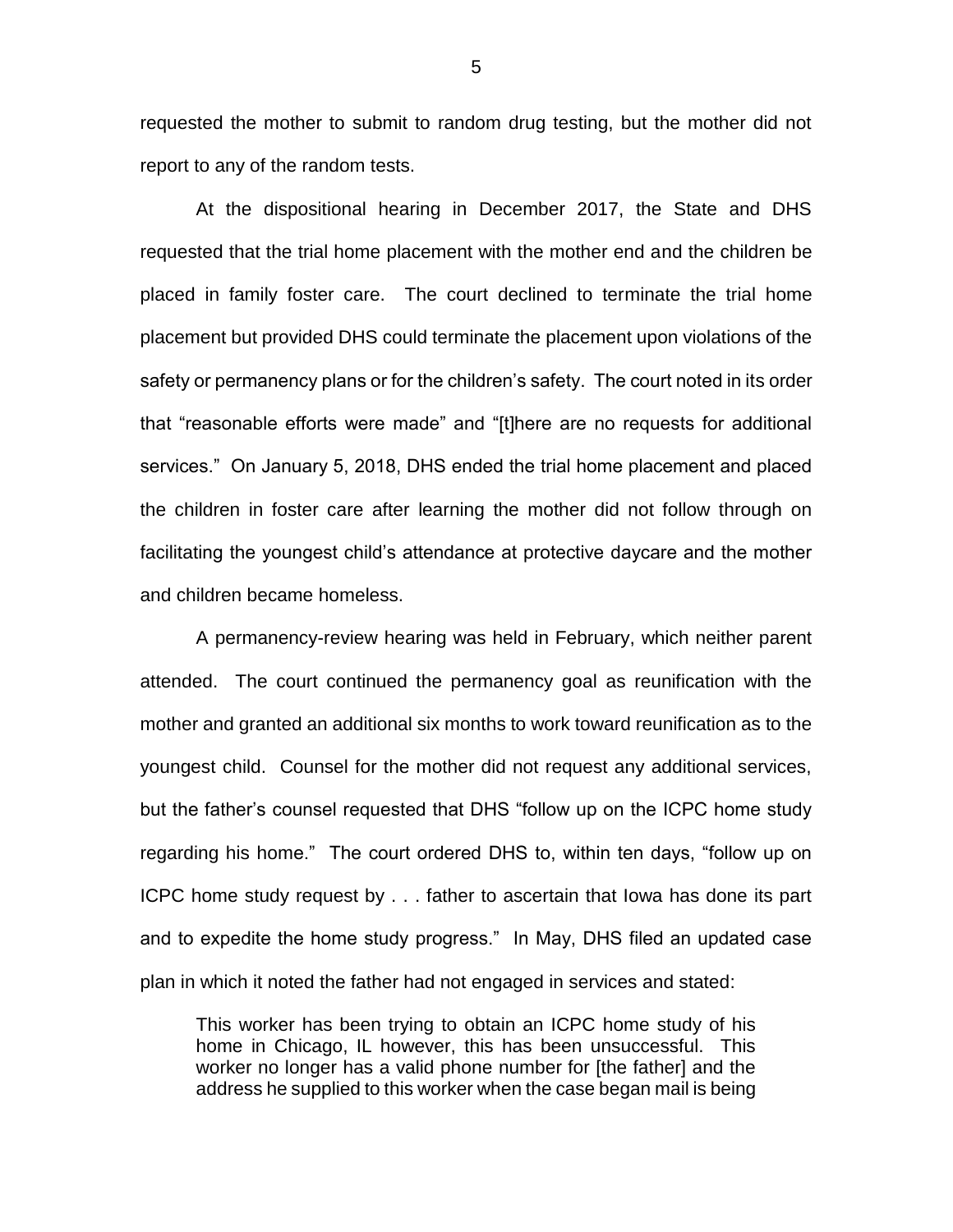returned to this worker—return to sender, attempted—not known unable to forward.

At the termination hearing, the DHS worker testified she has only had limited contact with the father, which occurred early on in the case. She testified she sent the father letters at his Illinois home every month in an attempt to communicate with him and get him involved in the case. However, in July, DHS learned from G.J.'s paternal grandmother the father was in prison in Kentucky "and is not going to be getting out anytime soon." The father testified at the termination hearing he was imprisoned on charges of fraudulent use of a credit card and tampering with evidence but he would be paroled in July 2019. The paternal grandmother asked if she could be considered a placement option for G.J. DHS initiated an ICPC home study request to Illinois as to the grandmother. The only service the father requested after the commencement of his incarceration was to have an ICPC home study conducted as to the paternal grandmother's home. He did not contact DHS to request visitation by any medium at his place of incarceration, nor did he alert the juvenile court of any concern regarding visitation.

By August 2018, DHS recommended that the permanency goal be modified to termination of parental rights. At the subsequent permanency-review hearing, the court ordered that the ICPC home study as to the paternal grandmother be completed as quickly as possible and authorized visitation between G.J. and the grandmother through electronic means. However, the court also directed the State to initiate termination proceedings. Thereafter, DHS began facilitating electronic communication between the paternal grandmother and G.J. and also initiated the ICPC process, which was eventually approved.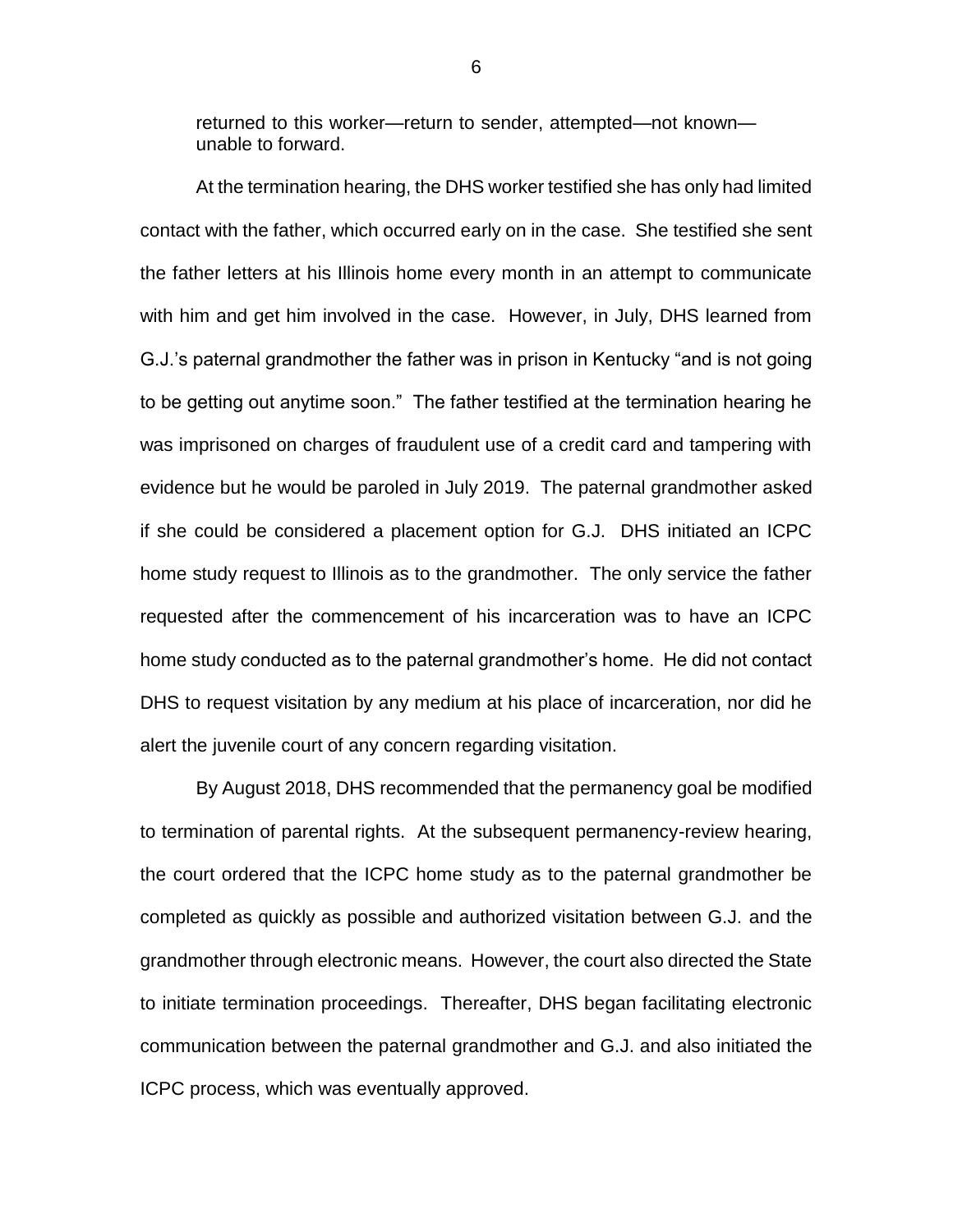The mother was generally consistent in attending visitation with the children throughout most of the case, with some exceptions. Although the mother progressed from fully-supervised to semi-supervised visitation, her attendance at visitations sharply declined in the months leading up to the termination hearing. The mother had inconsistent housing and employment during and before the life of the case. The mother's dishonesty with service providers has been a major issue throughout the case. The mother made no attempt to address her substance-abuse or mental-health issues until shortly before the termination hearing. The mother did not follow through with treatment recommended as a result of her substance-abuse evaluation, nor did she meaningfully participate in mental-health treatment.

The State filed its termination petitions in September. At the termination hearing in December, the father requested termination be averted and a guardianship of G.J. be established in the paternal grandmother. The two older children have stated concern for the youngest child being placed with the grandmother in Illinois. Given the young age at which G.J. moved from Illinois with his mother, he has a limited relationship with the father and paternal grandmother. All three children are currently residing in the same foster home and have a strong bond with one another; the establishment of a guardianship in and placement with the paternal grandmother would require that the children be separated. All the children have adjusted to their foster home and are thriving in that placement. The foster parents stated their willingness to provide a "forever home" for all three children.

7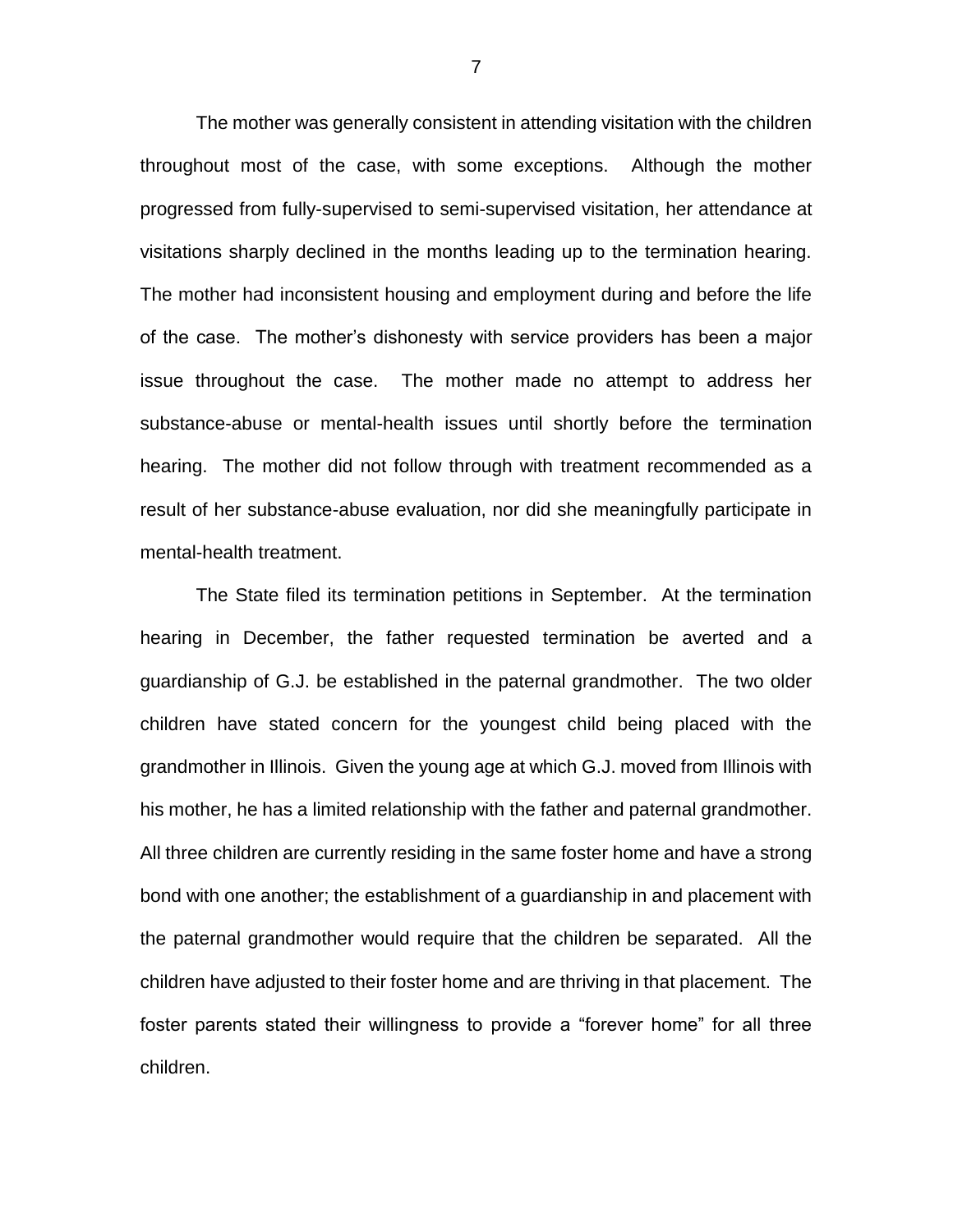The juvenile court ultimately terminated the mother's parental rights to J.W. and K.W. under Iowa Code section 232.116(1)(e) (2018) and terminated both parents' parental rights to G.J. under section 232.116(1)(e) and (h). As noted, both parents appeal.

## **II. Standard of Review**

Appellate review of termination-of-parental-rights proceedings is de novo. *In re L.T.*, 924 N.W.2d 521, 526 (Iowa 2019). "We are not bound by the juvenile court's findings of fact, but we do give them weight, especially in assessing the credibility of witnesses." *In re A.S.*, 906 N.W.2d 467, 472 (Iowa 2018) (quoting *In re A.M.*, 843 N.W.2d 100, 110 (Iowa 2014)). Our primary consideration is the best interests of the children, *In re J.E.*, 723 N.W.2d 793, 798 (Iowa 2006), the defining elements of which are the children's safety and need for a permanent home. *In re H.S.*, 805 N.W.2d 737, 748 (Iowa 2011).

# **III. Analysis**

 $\overline{a}$ 

# A. Father's Appeal

On appeal, the father argues DHS failed to make reasonable efforts to facilitate reunification<sup>3</sup> and termination is not in  $G.J.'s$  best interests because a guardianship could have been established in the paternal grandmother.

<sup>&</sup>lt;sup>3</sup> In his petition on appeal, the father also includes an argument concerning the sufficiency of the evidence underlying the statutory grounds for termination cited by the juvenile court. The father does not challenge the State's establishment of the statutory elements of either ground. Instead, he only challenges the sufficiency of the evidence concerning reasonable efforts. As such, we consider the sufficiency-of-the-evidence argument together with the reasonable-efforts argument.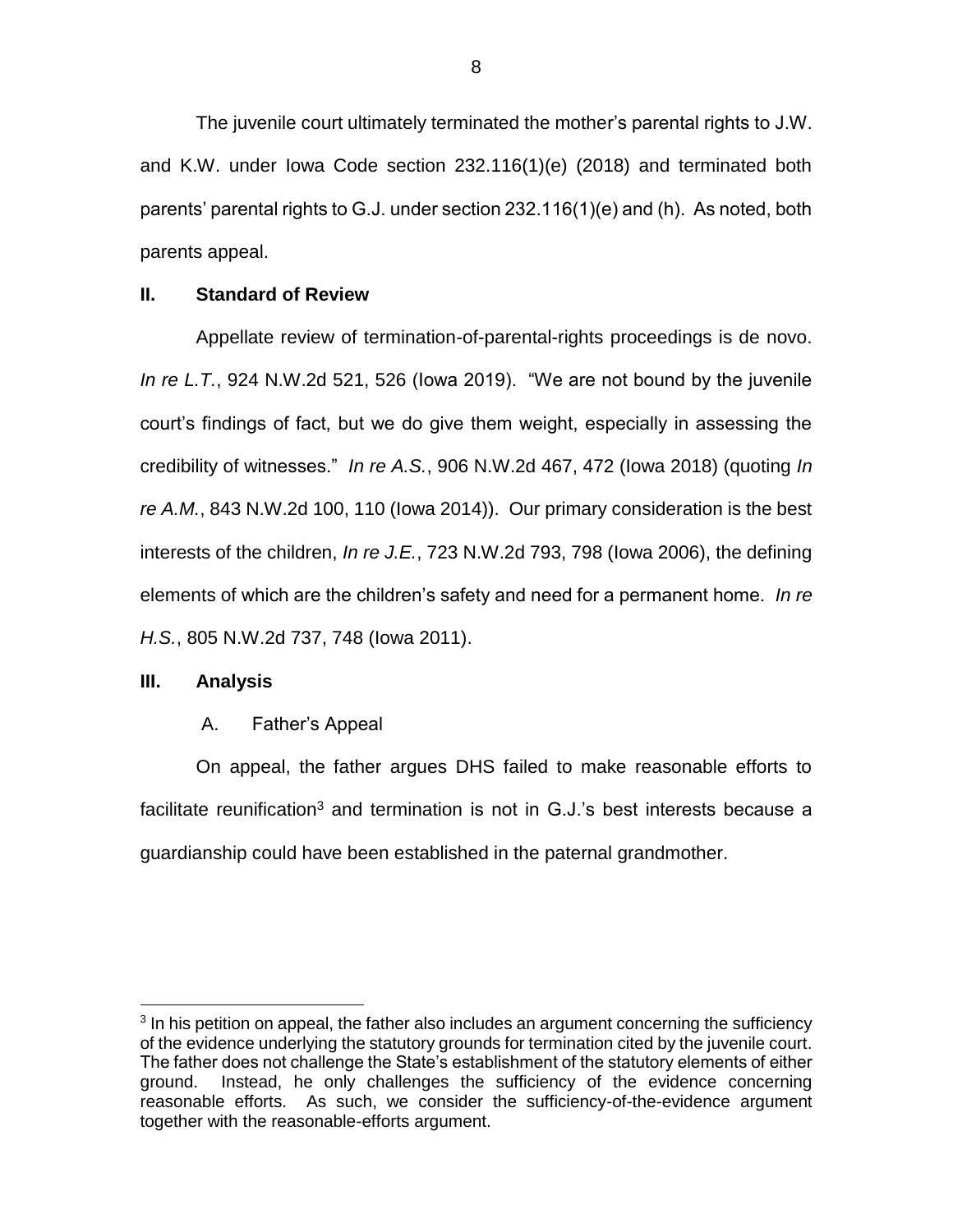### *1. Reasonable efforts*

The father argues DHS did not make reasonable efforts to facilitate reunification because no visitation plan was established and the ICPC home study was not completed at the outset of the case. "DHS is to provide 'every reasonable effort to return the child the child's home as quickly as possible consistent with the best interests of the child.'" *L.T.*, 924 N.W.2d at 528 (quoting Iowa Code § 232.102(7)).

The juvenile court's September 27, 2017 order of adjudication noted the father's request "that [DHS] establish a visit plan between [the father] and his child." The court ordered, "The [DHS] is given discretion to determine the frequency, duration, and level of supervision as deemed appropriate." A family team meeting was held the day after the adjudication hearing, and the record shows DHS called the father several times to attend but he did not respond. The record also shows DHS set up a visitation for the father at his request shortly after the adjudication hearing, but he did not show up for it. After the adjudication hearing, the father was largely uninvolved in the proceedings. DHS continued its efforts to contact the father using the information he provided, but it was unable to get in touch with him. Neither DHS nor the juvenile court were alerted to any complaint by the father regarding the adequacy of visitation services after he requested a visitation plan at the beginning of the proceedings; the complaint was not raised until the termination hearing.

"While the State has the obligation to provide reasonable reunification services," a parent carries "the obligation to demand other, different or additional services prior to the termination hearing." *In re S.R.*, 600 N.W.2d 63, 65 (Iowa Ct.

9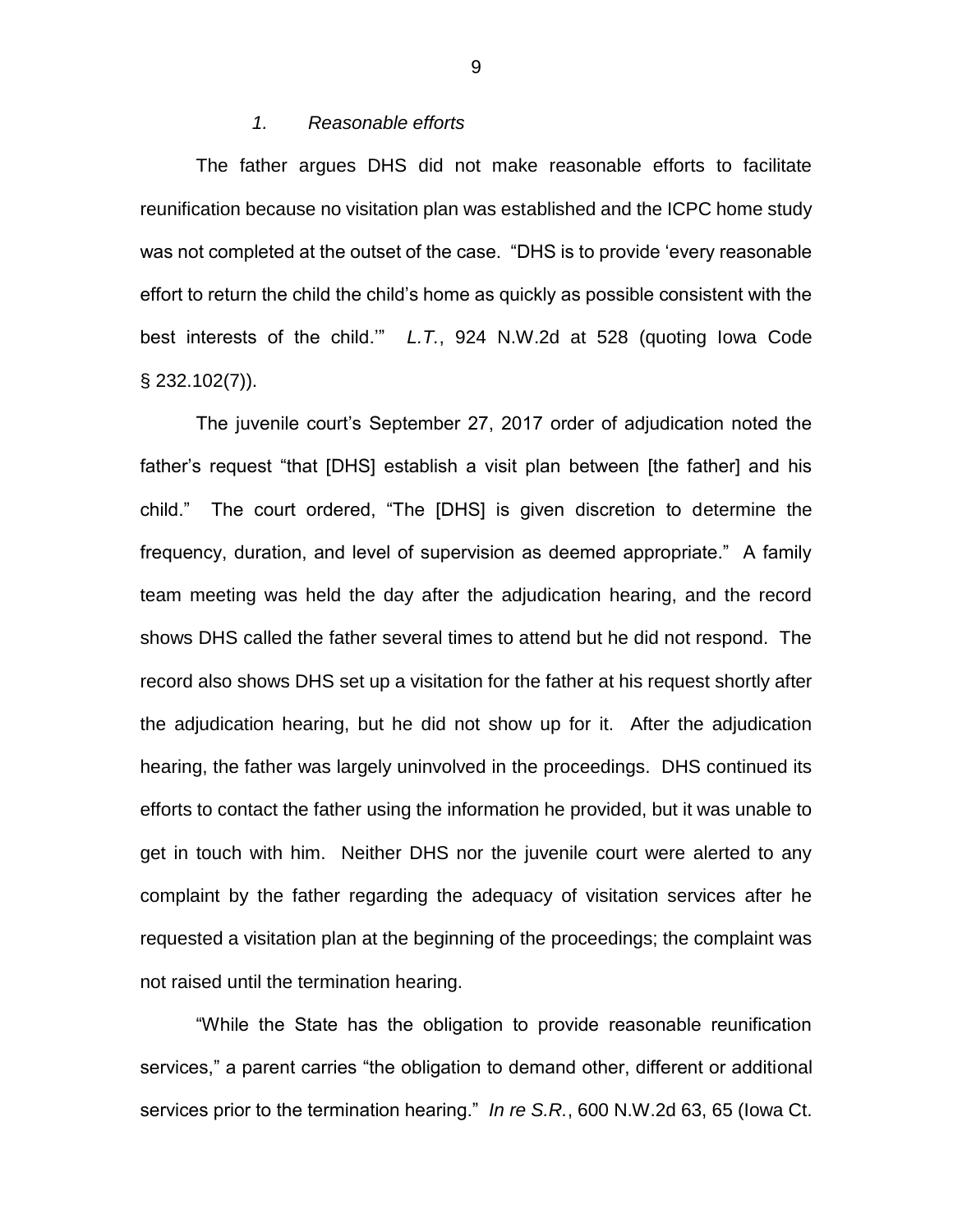App. 1999). After the father requested a visitation plan, the juvenile court put visitation between the father and G.J. within DHS discretion, and the father made no objections to the court concerning the inadequacy of visitation he was provided; he has consequently waived the opportunity to challenge the adequacy of visitation services on appeal. *See In re L.M.*, 904 N.W.2d 835, 840 (Iowa 2017) (concluding, where visitation was placed within discretion of DHS and the guardian ad litem, failure to voice objections at subsequent hearings concerning the adequacy of visitation waives the issue); *see also In re C.H.*, 652 N.W.2d 144, 148 (Iowa 2002) (noting complaints must be voiced to the juvenile court).

We turn to the ICPC study. In its early September 2017 removal order, the court noted, "[F]ather supports a return of the children to their mother if possible; but if that is not possible, he requests the children be placed with him [and] specifically requests an expedited" ICPC study. The court authorized DHS to conduct an ICPC study as to the father but did not expressly order that one be conducted. At the February 2018 permanency-review hearing, the father's counsel requested that DHS "follow up on the ICPC home study regarding his home." The court ordered DHS to, within ten days, "follow up on ICPC home study request by . . . father to ascertain that Iowa has done its part and to expedite the home study progress."

The father complains that the ICPC home study was not completed pursuant to these requests. Although we share the juvenile court's frustration with the failure to complete the study in a timely manner, we agree with the juvenile court that the study was not a reasonable effort required of DHS at the times they were requested. Specifically, the permanency goal at both points was reunification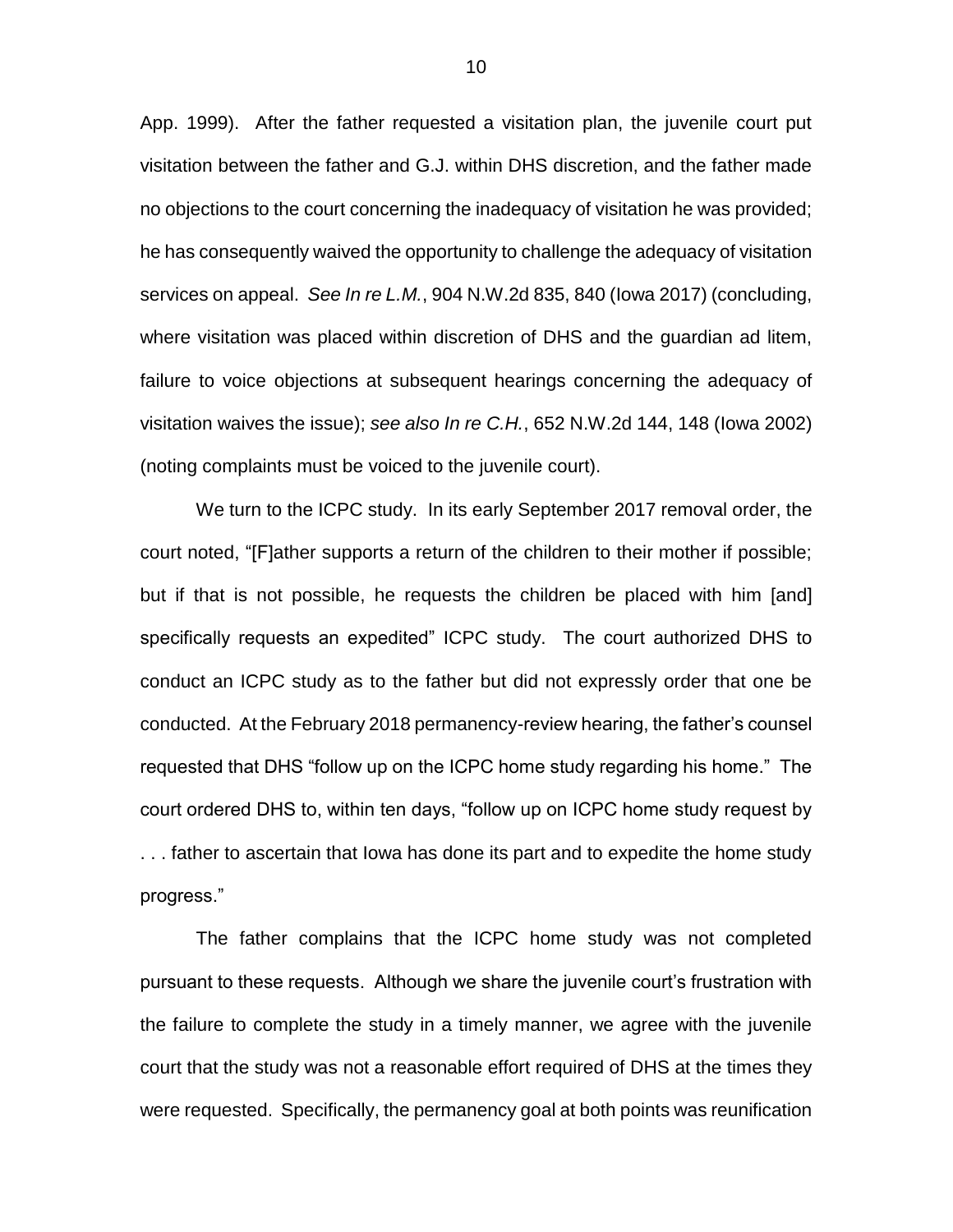with the mother, which the father stipulated to, and his initial request was for the completion of a home study in the event reunification with the mother became unattainable. As soon as the permanency goal began to veer toward termination of the mother's parental rights, the maternal grandmother was identified as a potential relative placement while the father was incarcerated, and an ICPC home study as to her home was pursued and completed by DHS. Chapter 232 provides:

"[R]easonable efforts" means the efforts made to . . . eliminate the need for removal of the child or make it possible for the child to safely return to the family's home. Reasonable efforts shall include but are not limited to giving consideration, if appropriate, to interstate placement of a child in the permanency planning decisions involving the child and giving consideration to in-state and out-of-state placement options at a permanency hearing and when using concurrent planning. If returning the child to the family's home is not appropriate or not possible, reasonable efforts shall include the efforts made in a timely manner to finalize a permanency plan for the child. A child's health and safety shall be the paramount concern in making reasonable efforts.

Iowa Code § 232.102(12)(a). An ICPC study was not a reasonable effort necessary to return G.J. to the home with the mother, a goal the father agreed was appropriate. When the viability of that goal began to wane, DHS pursued the father's home as a potential placement. Upon our de novo review of the record, we conclude DHS met its reasonable-efforts mandate.

### *2. Guardianship*

Next, the father argues termination is not in the child's best interests because a guardianship could have been established in the paternal grandmother. The father cites *In re B.T.*, 894 N.W.2d 29 (Iowa Ct. App. 2017), in support of his argument. Upon our de novo review of the record, we disagree with the father. First, simply stated, "a guardianship is not a legally preferable alternative to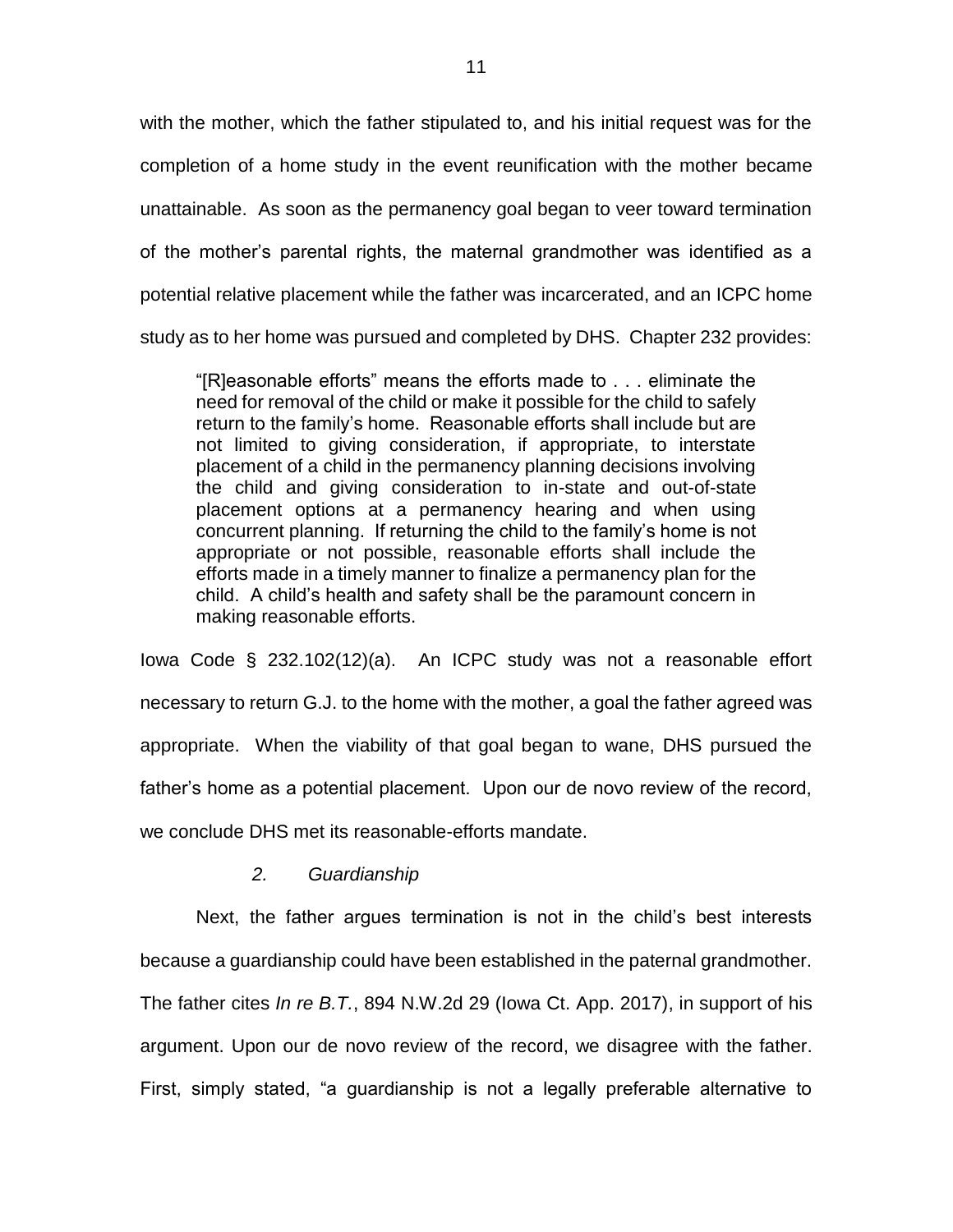termination." *A.S.*, 906 N.W.2d at 477 (quoting *B.T.*, 894 N.W.2d at 32). Next, although section 232.104(2)(d) allows for the establishment of a guardianship as a permanency option, section 232.104(3) requires "a judicial determination that [such a] planned permanent living arrangement is the best permanency plan for the child." *See B.T.*, 894 N.W.2d at 32–33. Determining the best permanency plan for a child is a best-interests assessment. In determining what is in the best interests of a child, we "give primary consideration to the child's safety, to the best placement for furthering the long-term nurturing and growth of the child, and to the physical, mental, and emotional condition and needs of the child." Iowa Code § 232.116(2).

G.J.'s relationship with the father and paternal grandmother is limited at best given the fact that he has had very limited contact with them for most of his life. Establishing a guardianship in the paternal grandmother and placing the child in her care would separate G.J. from his two older siblings, who he shares strong bonds with. Siblings should be kept together whenever possible. *In re T.J.O.*, 527 N.W.2d 417, 420 (Iowa Ct. App. 1994). Further, the child has been in the same foster placement for most of these proceedings. The child is integrated into this home, he is thriving, and the foster parents are willing to provide a "forever home" for the child and provide continued stability and permanency. Continued stability and permanency in this home are in this child's best interests. *See* Iowa Code § 232.116(2)(b); *cf. In re M.W.*, 876 N.W.2d 212, 224–25 (2016) (concluding termination was in best interests of children where children were well-adjusted to home with their foster parents, the foster parents were "able to provide for their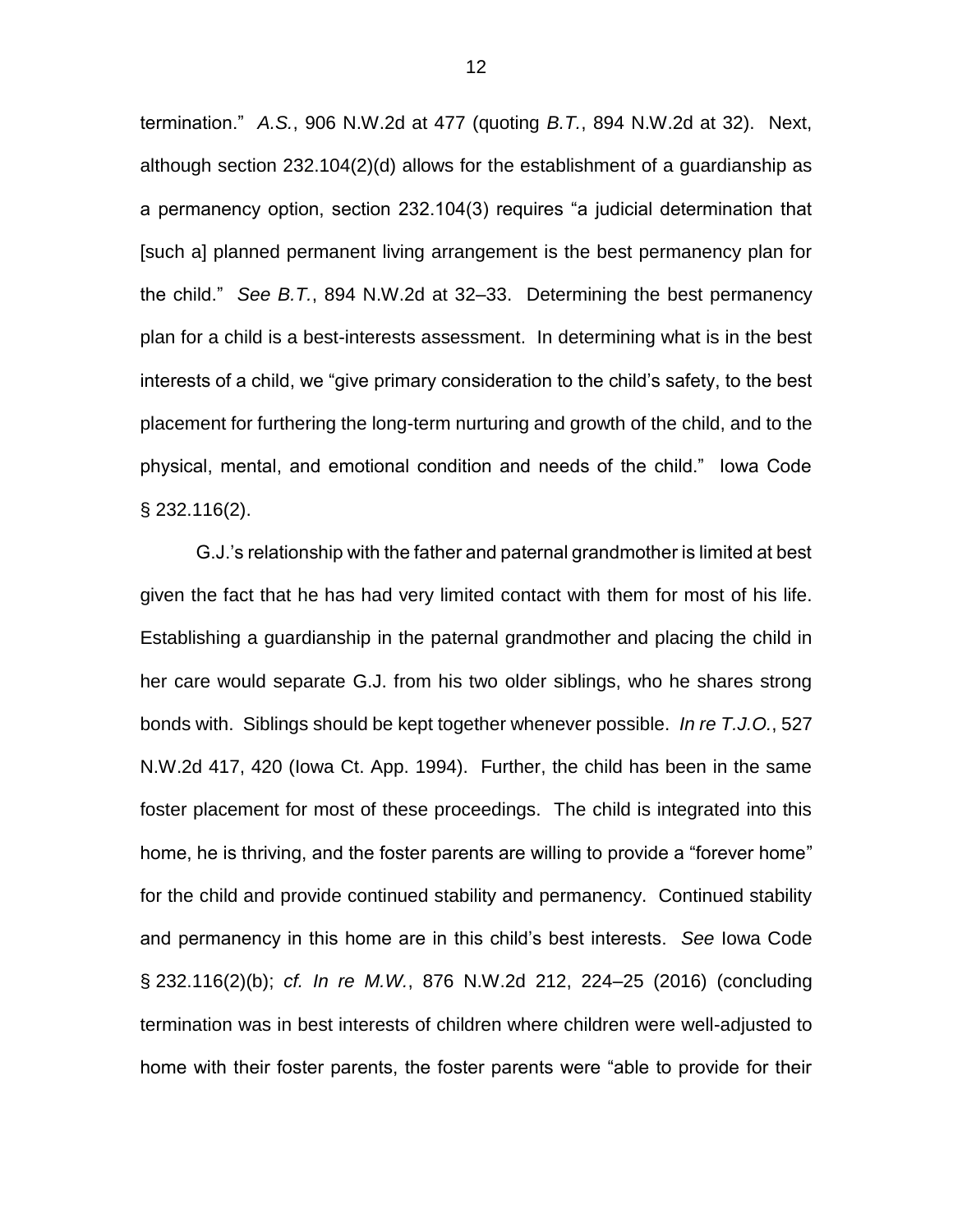physical, emotional, and financial needs," and the foster parents were prepared to adopt the children).

Upon our de novo review of the record, we find establishment of a guardianship over G.J. in the paternal grandmother is not in the child's best interests. We affirm the termination of the father's parental rights.

### B. Mother's Appeal

The mother challenges the sufficiency of the evidence underlying the grounds for termination cited by the juvenile court, argues termination is not in the children's best interests due to the parent-child bond, and maintains she should have been granted additional time to work toward reunification.

#### *1. Sufficiency of the evidence*

The juvenile court terminated the mother's parental rights to all three children under Iowa Code section 232.116(1)(e) and additionally to G.J. under section 232.116(1)(h). "On appeal, we may affirm the juvenile court's termination order on any ground that we find supported by clear and convincing evidence." *In re D.W.*, 791 N.W.2d 703, 707 (Iowa 2010).

As to termination under paragraph (e), the mother only challenges the State's establishment of the final element of that provision, that she has "not maintained significant and meaningful contact with the child[ren] during the previous six consecutive months and ha[s] made no reasonable efforts to resume care of the child[ren] despite being given the opportunity to do so." Iowa Code  $\S$  232.116(1)(e)(3).

"[S]ignificant and meaningful contact" includes but is not limited to the affirmative assumption by the parents of the duties encompassed by the role of being a parent. This affirmative duty, in addition to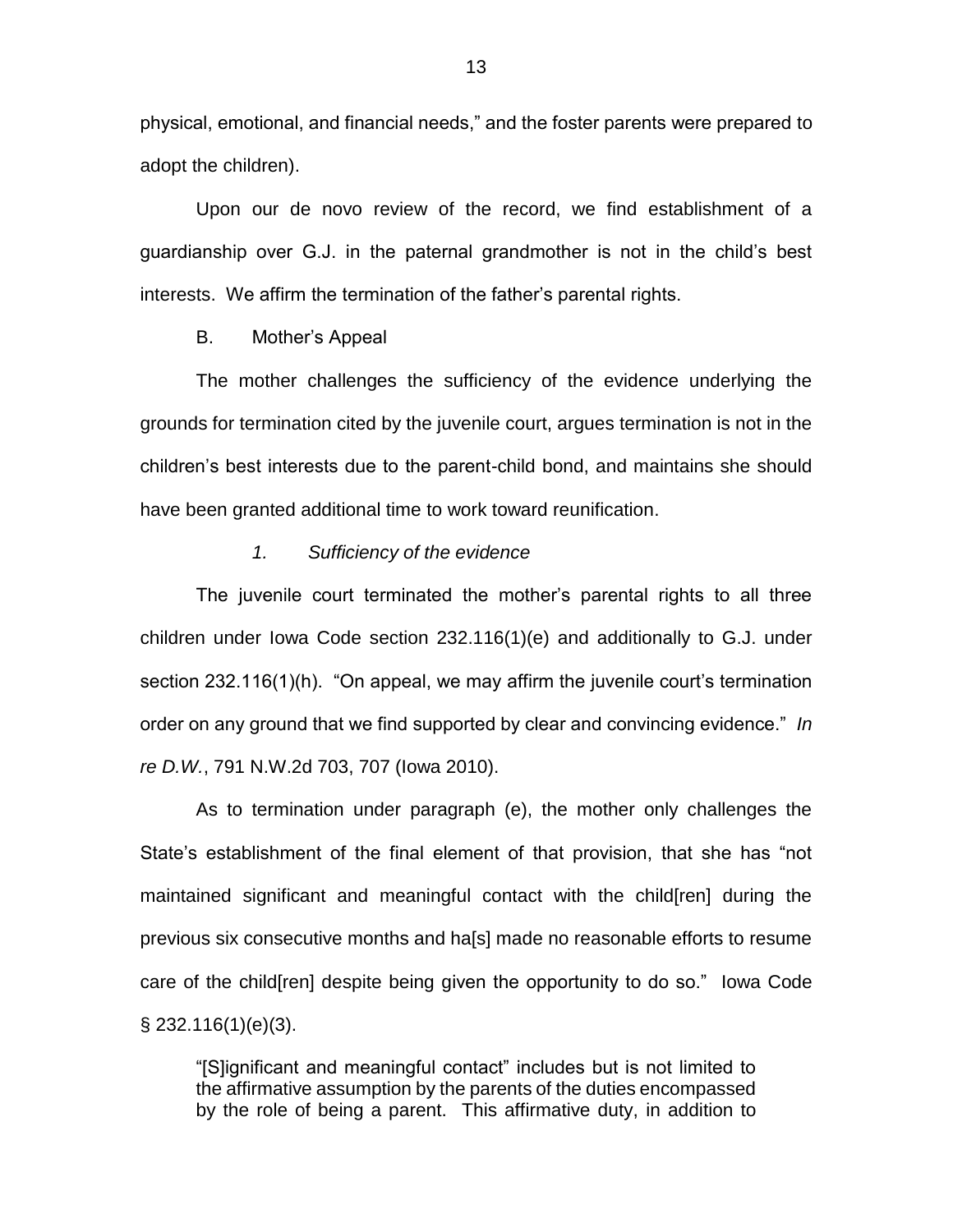financial obligations, requires continued interest in the child[ren], a genuine effort to complete the responsibilities prescribed in the case permanency plan, a genuine effort to maintain communication with the child[ren], and requires that the parents establish and maintain a place of importance in the child[ren]'s li[ves].

*Id.* While we acknowledge the mother has had contact with the children during the previous six consecutive months, such contact can hardly be described as significant and meaningful. The mother has refused to assume the duties associated with the role of being a parent. She has been given the opportunity to resume care for the children, but she has made no reasonable effort to do so. Although the mother made some progress early on, she regressed shortly thereafter, resulting in the end of the trial home placement, and there has been no progress since; matters have only gotten worse.

Upon our de novo review, we conclude the State met its burden for termination under Iowa Code section 232.116(1)(e).

### *2. Best interests and statutory exception*

The mother argues termination is not in the children's best interests, *see id.*  § 232.116(2), because termination would be detrimental to the children due to the closeness of the parental-child relationship. *See id.* § 232.116(3)(c). We choose to separately address the often-conflated best-interests and statutory-exception arguments.

As noted, in determining what is in the best interests of a child, we "give primary consideration to the child's safety, to the best placement for furthering the long-term nurturing and growth of the child, and to the physical, mental, and emotional condition and needs of the child." *Id.* § 232.116(2). The mother's progress in demonstrating her ability to be a responsible parent for these children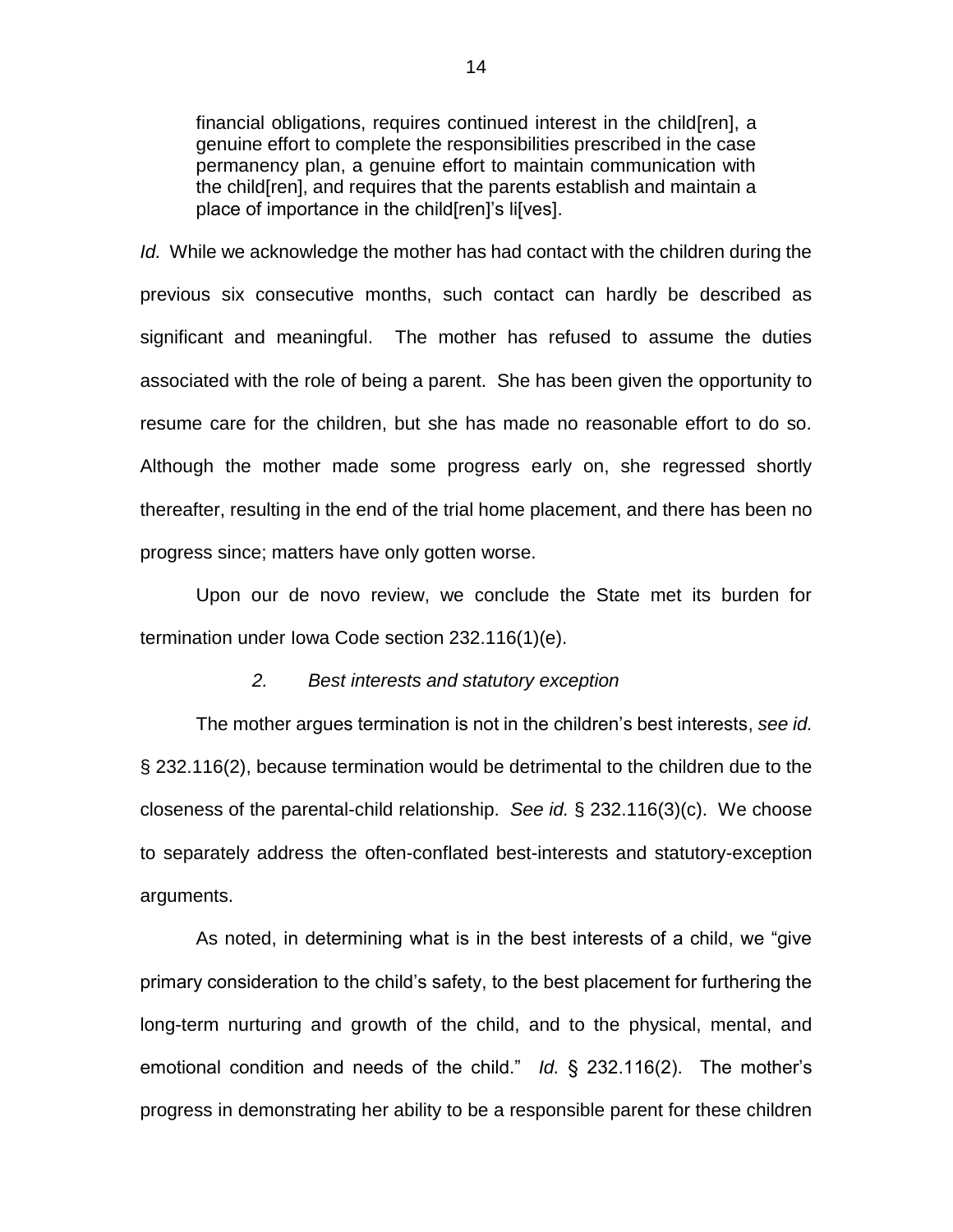has been stagnant for some time. Before DHS intervention, she had a lengthy history with child-welfare services in Illinois based on the same concerns. "We hold no crystal ball, and to some extent, the [best-interests] determination must be made upon past conduct." *In re M.M.*, No. 16-1685, 2016 WL 7395788, at \*4 (Iowa Ct. App. Dec. 21, 2016). While we hope the mother is able to prevail in her battles with depression, other mental-health issues, and substance abuse, "we cannot deprive a child of permanency after the State has proved a ground for termination" upon such sentiments. *See In re A.B.*, 815 N.W.2d 764, 777 (Iowa 2012). The mother has had ample time to get her affairs in order and learn to be a responsible parent. She has been unable to do so. These children need permanency and stability now. *See id.* at 778 ("It is simply not in the best interests of children to continue to keep them in temporary foster homes while the natural parents get their lives together." (quoting *In re C.K.*, 558 N.W.2d 170, 175 (Iowa 1997))). Finally, as noted above, the children are thriving in their current foster placement, and the foster parents are willing to provide continued stability and permanency, which is in these children's best interests. We agree with the juvenile court that termination of the mother's parental rights is in the children's best interests.

As to the statutory exception to termination cited by the mother, "The court need not terminate the relationship between the parent and child if . . . [t]here is clear and convincing evidence that the termination would be detrimental to the child at the time due to the closeness of the parent-child relationship." Iowa Code § 232.116(3)(c). The application of the statutory exceptions to termination is "permissive not mandatory." *M.W.* 876 N.W.2d at 225. "[T]he parent resisting termination bears the burden to establish an exception to termination." *A.S.*, 906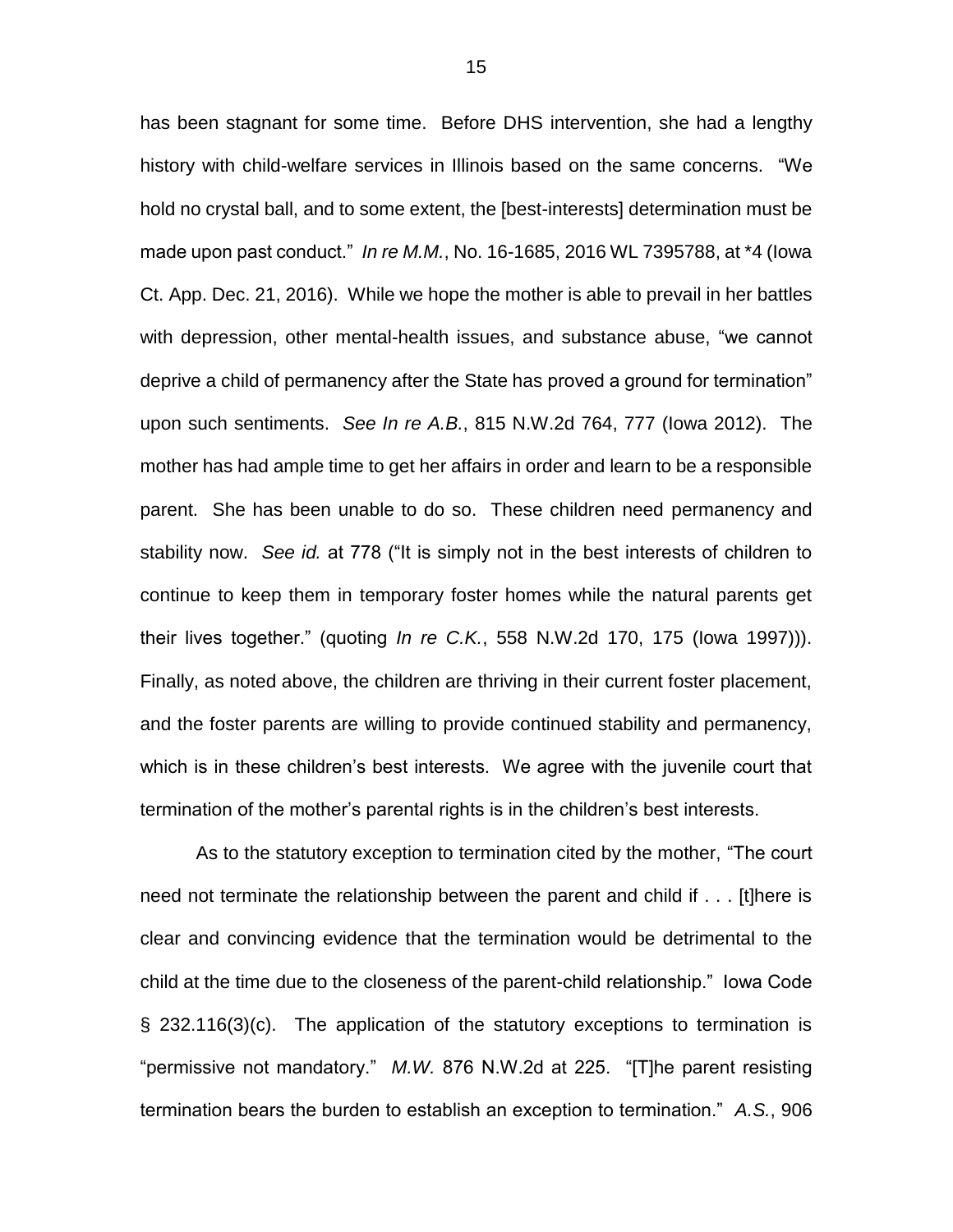N.W.2d at 476. We acknowledge the clear bond between mother and children and that the disconnect between the mother and children has caused the children trauma in the past. That being said, the record shows the children have grown accustomed to and expect the mother's inability to be a responsible parent and such conditioning has resulted in the children being less affected by the disconnect from their mother. We disagree with the mother that termination would be detrimental to the children due to the closeness of the parent-child relationship. Alternatively, we conclude the application of the permissive exception would be contrary to the children's best interests.

### *3. Extension*

Finally, the mother argues she should have been granted additional time to work toward reunification. If, following a termination hearing, the court does not terminate parental rights but finds there is clear and convincing evidence that the child is a child in need of assistance, the court may enter an order in accordance with section 232.104(2)(b). Iowa Code § 232.117(5). Section 232.104(2)(b) affords the juvenile court the option to continue placement of a child for an additional six months if the court finds "the need for removal . . . will no longer exist at the end of the additional six-month period."

The mother was already granted an extension as to G.J., and she squandered that additional time.

There are a number of stern realities faced by a juvenile judge in any case of this kind. Among the most important is the relentless passage of precious time. The crucial days of childhood cannot be suspended while parents experiment with ways to face up to their own problems. Neither will childhood await the wanderings of judicial process. The child will continue to grow, either in bad or unsettled